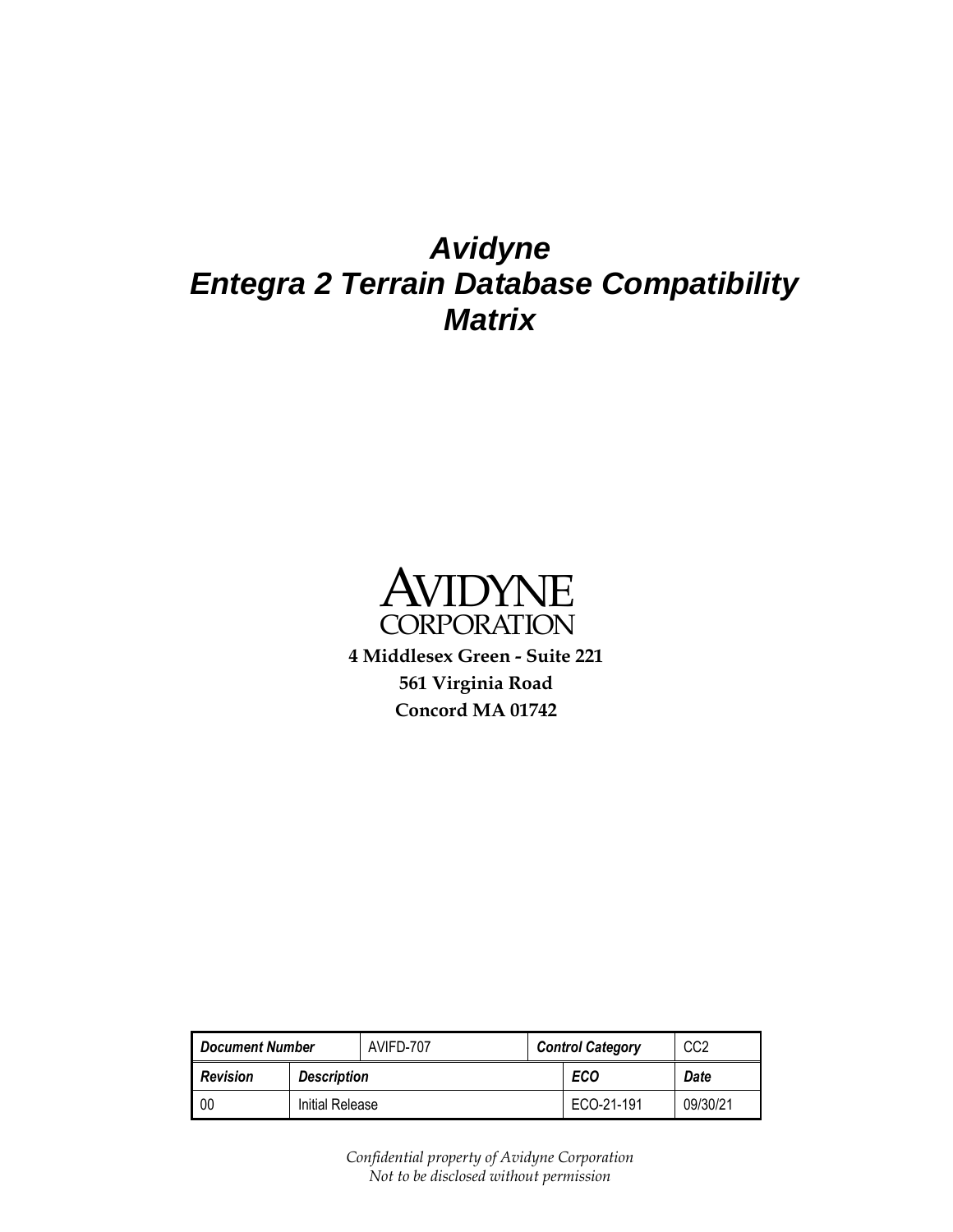# *Table of Contents*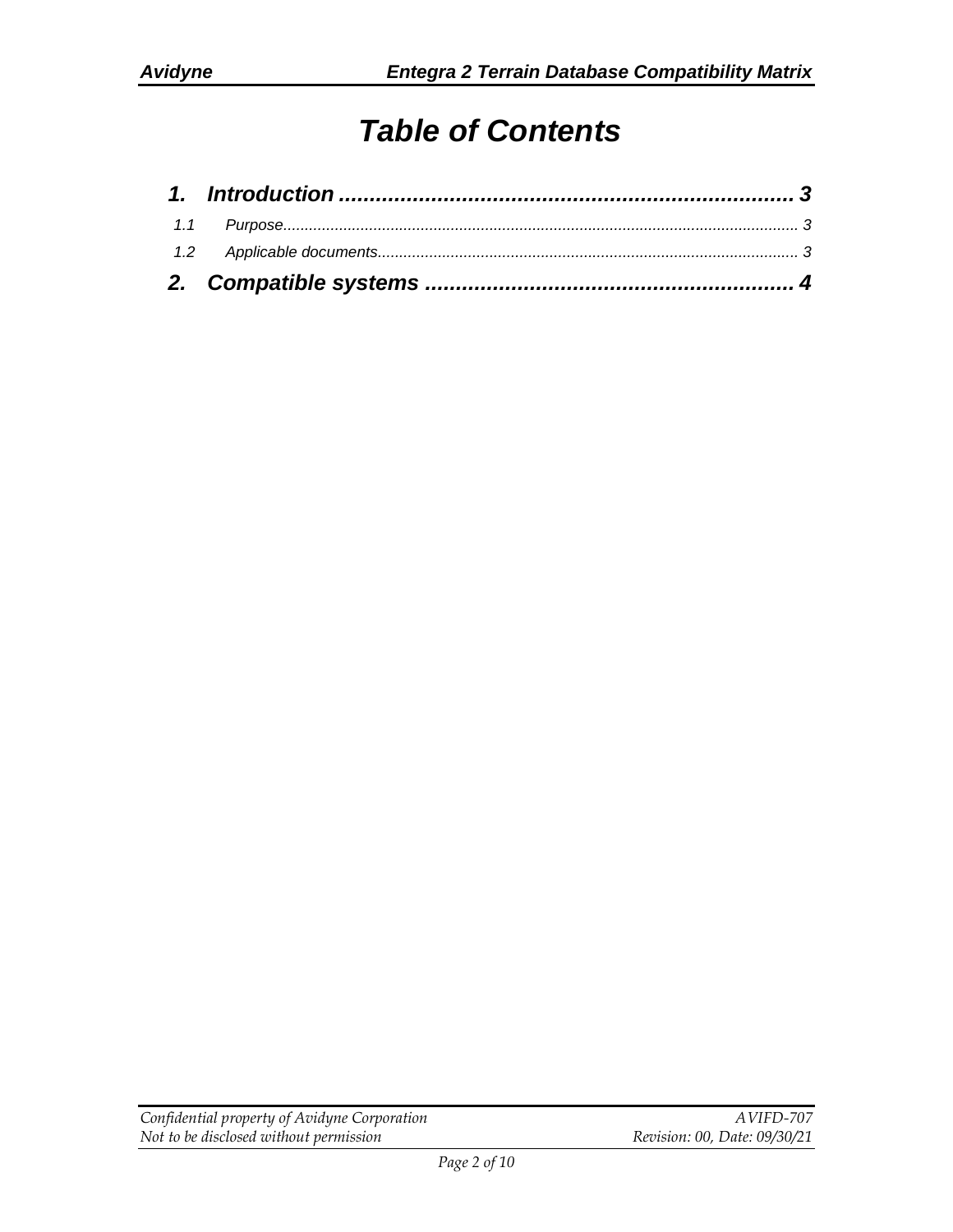## <span id="page-2-0"></span>*1. Introduction*

#### <span id="page-2-1"></span>*1.1 Purpose*

The purpose of this document is to describe the systems to which Avidyne's Type 2 LOA is applicable.

#### <span id="page-2-2"></span>*1.2 Applicable documents*

| Agency | Number     | Title                                                 |  |  |  |
|--------|------------|-------------------------------------------------------|--|--|--|
| FAA    | AC 20-153B | Acceptance of Data Processes and Associated Databases |  |  |  |
| RTCA   | DO-200B    | Standards for Processing Aeronautical Data            |  |  |  |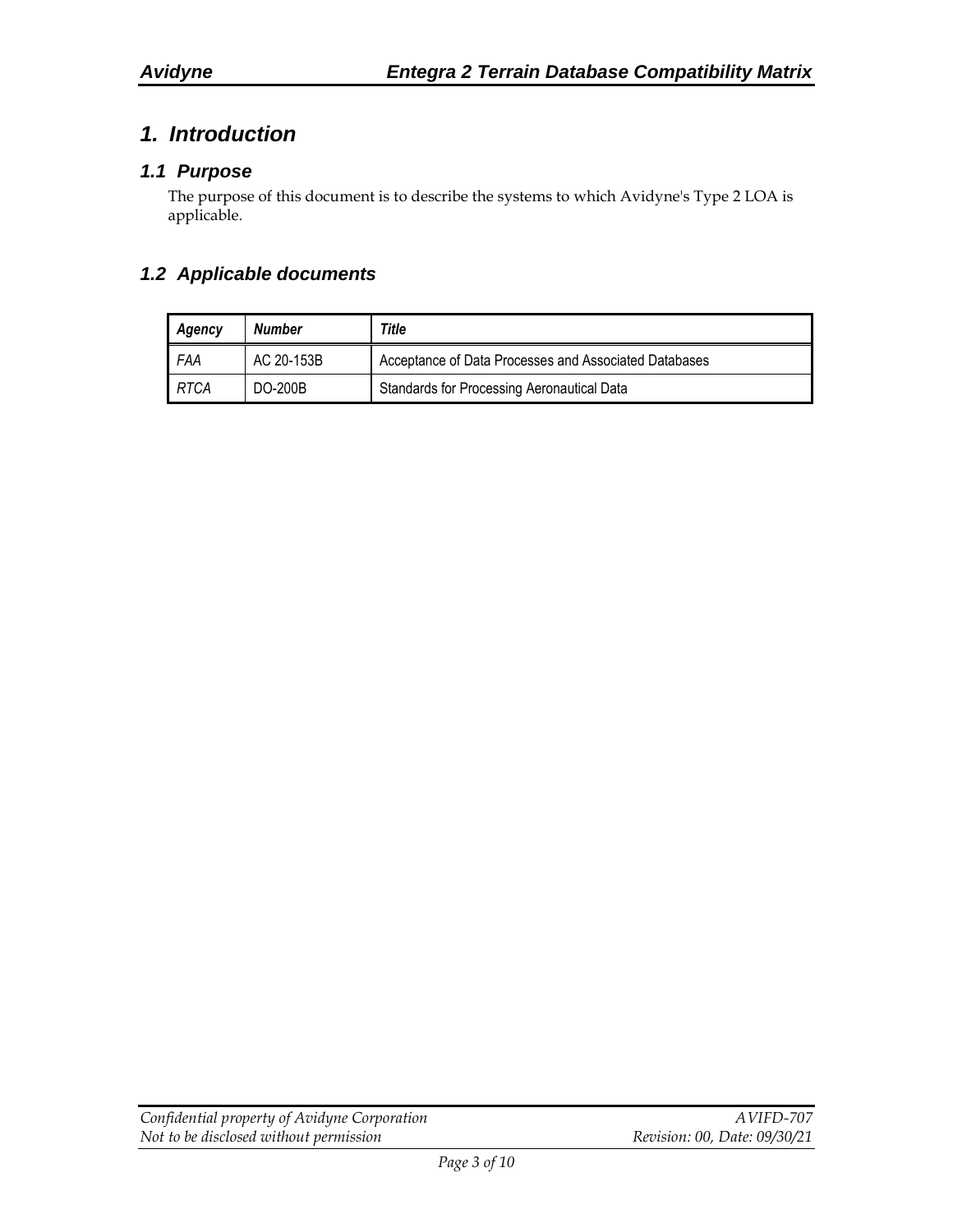### <span id="page-3-0"></span>*2. Compatible systems*

With regards to Avidyne's processing of terrain data, compatibility has been established with the following systems:

10" Integrated Flight Display (IFD) System with Release 9.4 (and earlier) software consisting of:

| <b>Article Part Number</b> |                        |  | <b>Article Description</b>                  |
|----------------------------|------------------------|--|---------------------------------------------|
|                            | 700-00083-() with      |  |                                             |
| Software Part Number       | Software Description   |  |                                             |
| $530-00221$ - $()$         | <b>ACR Software</b>    |  |                                             |
| 530-00208-()               | <b>FPSM Software</b>   |  |                                             |
| 530-00207-()               | MPIO Software          |  | IFD5000i Integrated Flight Display          |
| 530-00182-()               | <b>VHF Software</b>    |  |                                             |
| 530-00196-()               | <b>GPS Software</b>    |  |                                             |
| 530-00209-()               | <b>ADAHRS Software</b> |  |                                             |
| 510-00773-()               | <b>IRU Software</b>    |  |                                             |
|                            |                        |  |                                             |
|                            | 700-00150-() with      |  |                                             |
| Software Part Number       | Software Description   |  | ACD215 Control Display Unit                 |
| 530-00205-()               | Keyboard Software      |  |                                             |
|                            |                        |  |                                             |
|                            | 700-00156-()           |  | <b>ACM100 Aircraft Configuration Module</b> |

| Confidential property of Avidyne Corporation | A VIFD-707                   |
|----------------------------------------------|------------------------------|
| Not to be disclosed without permission       | Revision: 00, Date: 09/30/21 |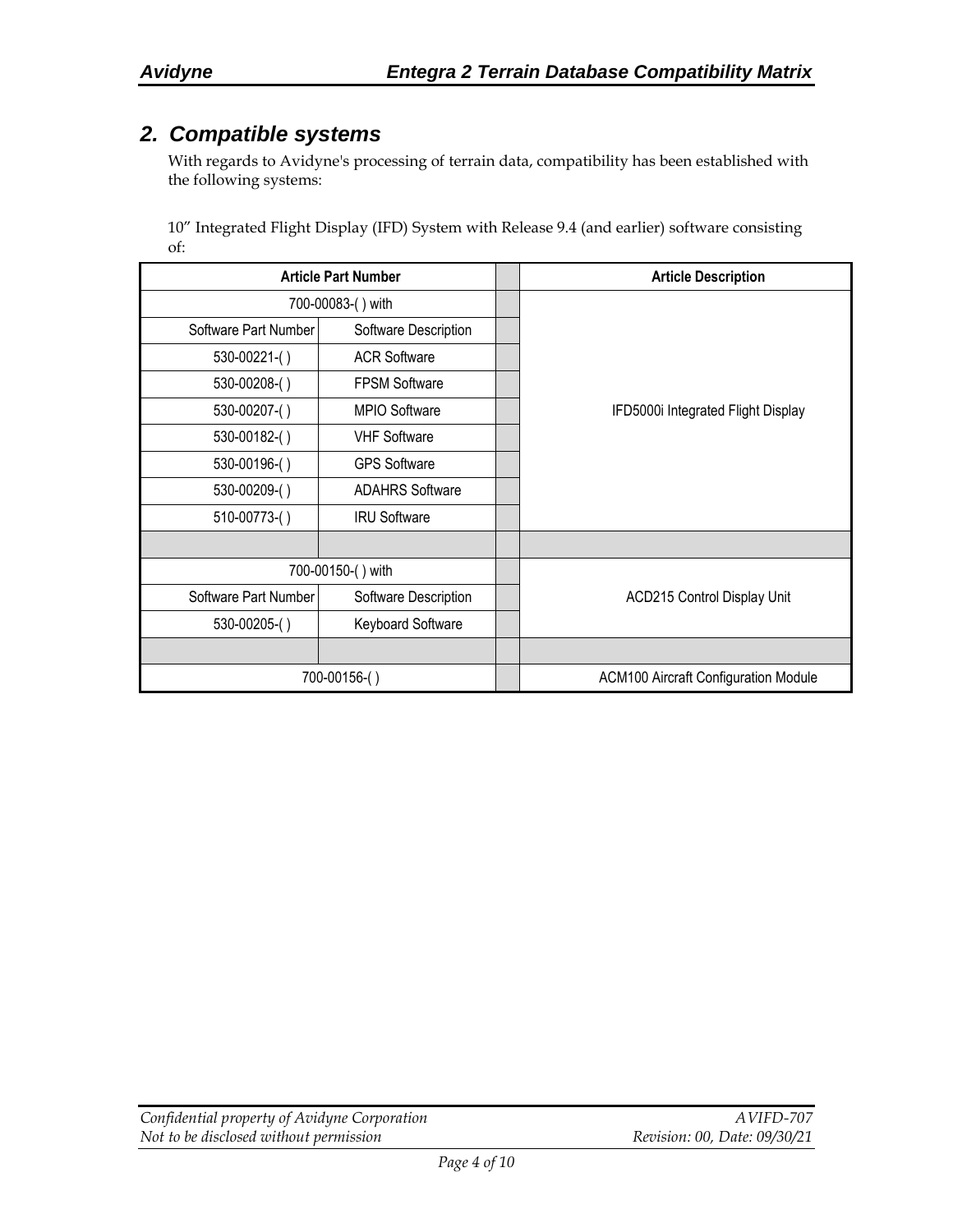12" Integrated Flight Display (IFD) System with Release 9.4 (and earlier) software consisting of:

| Article Part Number  |                        |  | <b>Article Description</b>                  |
|----------------------|------------------------|--|---------------------------------------------|
|                      | 700-00171-() with      |  |                                             |
| Software Part Number | Software Description   |  |                                             |
| $530-00221$ - $()$   | <b>ACR Software</b>    |  |                                             |
| 530-00208-()         | <b>FPSM Software</b>   |  |                                             |
| 530-00207-()         | MPIO Software          |  | IFD6000i Integrated Flight Display          |
| 530-00182-()         | <b>VHF Software</b>    |  |                                             |
| 530-00196-()         | <b>GPS Software</b>    |  |                                             |
| 530-00209-()         | <b>ADAHRS Software</b> |  |                                             |
| 510-00773-()         | <b>IRU Software</b>    |  |                                             |
|                      |                        |  |                                             |
|                      | 700-00150-() with      |  |                                             |
| Software Part Number | Software Description   |  | <b>ACD215 Control Display Unit</b>          |
| 530-00205-()         | Keyboard Software      |  |                                             |
|                      |                        |  |                                             |
|                      | 700-00156-()           |  | <b>ACM100 Aircraft Configuration Module</b> |

540 Integrated Flight Display (IFD) System with Release 10.0 software consisting of:

| Article Part Number  |                                  | Article Description              |
|----------------------|----------------------------------|----------------------------------|
| 700-00182-() with    |                                  |                                  |
| Software Part Number | Software Description             |                                  |
| 530-00225-()         | <b>ACR Software</b>              |                                  |
| 530-00226-()         | <b>FPSM Software</b>             |                                  |
| 530-00231-()         | <b>VHF Software</b>              | IFD540 Integrated Flight Display |
| 530-00229-()         | <b>GPS Software</b>              |                                  |
| 530-00227-()         | <b>LIO Application Processor</b> |                                  |
| 510-00228-()         | LIO I/O Processor                |                                  |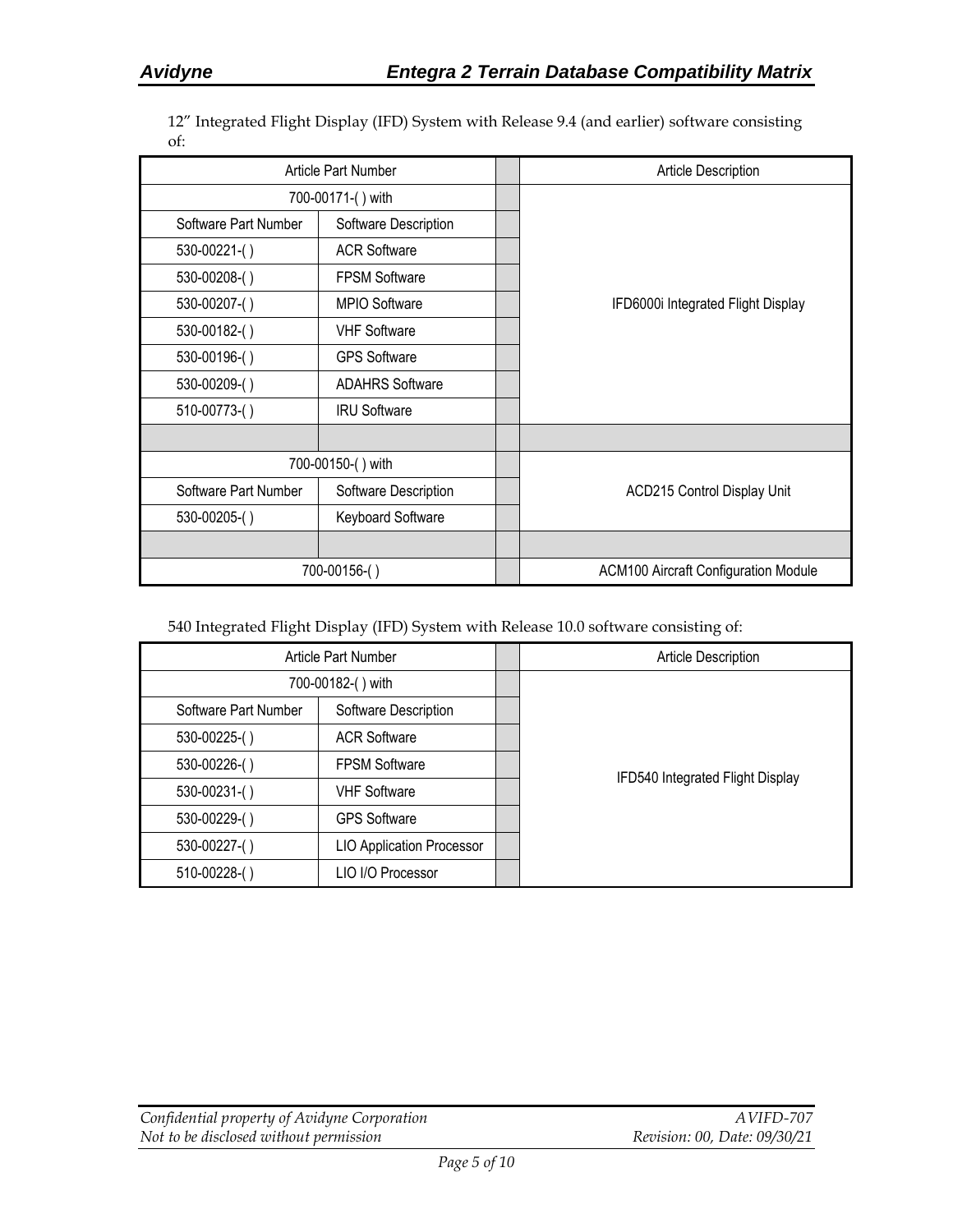| $\mathbf{r}$ is the set of $\mathbf{r}$ is the set of $\mathbf{r}$ |                                  |  |                                  |  |
|--------------------------------------------------------------------|----------------------------------|--|----------------------------------|--|
| Article Part Number                                                |                                  |  | Article Description              |  |
| 700-00182-() with                                                  |                                  |  |                                  |  |
| Software Part Number                                               | Software Description             |  |                                  |  |
| 530-00236-()                                                       | <b>ACR Software</b>              |  |                                  |  |
| 530-00226-()                                                       | <b>FPSM Software</b>             |  |                                  |  |
| $530 - 00231$ -()                                                  | <b>VHF Software</b>              |  | IFD540 Integrated Flight Display |  |
| 530-00229-()                                                       | <b>GPS Software</b>              |  |                                  |  |
| 530-00227-()                                                       | <b>LIO Application Processor</b> |  |                                  |  |
| $510-00238$ - $()$                                                 | LIO I/O Processor                |  |                                  |  |

540 Integrated Flight Display (IFD) System with Release 10.1 software consisting of:

440 Integrated Flight Display (IFD) System with Release 10.1 software consisting of:

| Article Part Number  |                                  | <b>Article Description</b>       |
|----------------------|----------------------------------|----------------------------------|
| 700-00179-() with    |                                  |                                  |
| Software Part Number | Software Description             |                                  |
| 530-00236-()         | <b>ACR Software</b>              |                                  |
| 530-00226-()         | <b>FPSM Software</b>             |                                  |
| $530 - 00231$ -()    | <b>VHF Software</b>              | IFD440 Integrated Flight Display |
| 530-00229-()         | <b>GPS Software</b>              |                                  |
| 530-00227-()         | <b>LIO Application Processor</b> |                                  |
| 510-00238-()         | LIO I/O Processor                |                                  |

| Confidential property of Avidyne Corporation | A VIFD-707                   |
|----------------------------------------------|------------------------------|
| Not to be disclosed without permission       | Revision: 00, Date: 09/30/21 |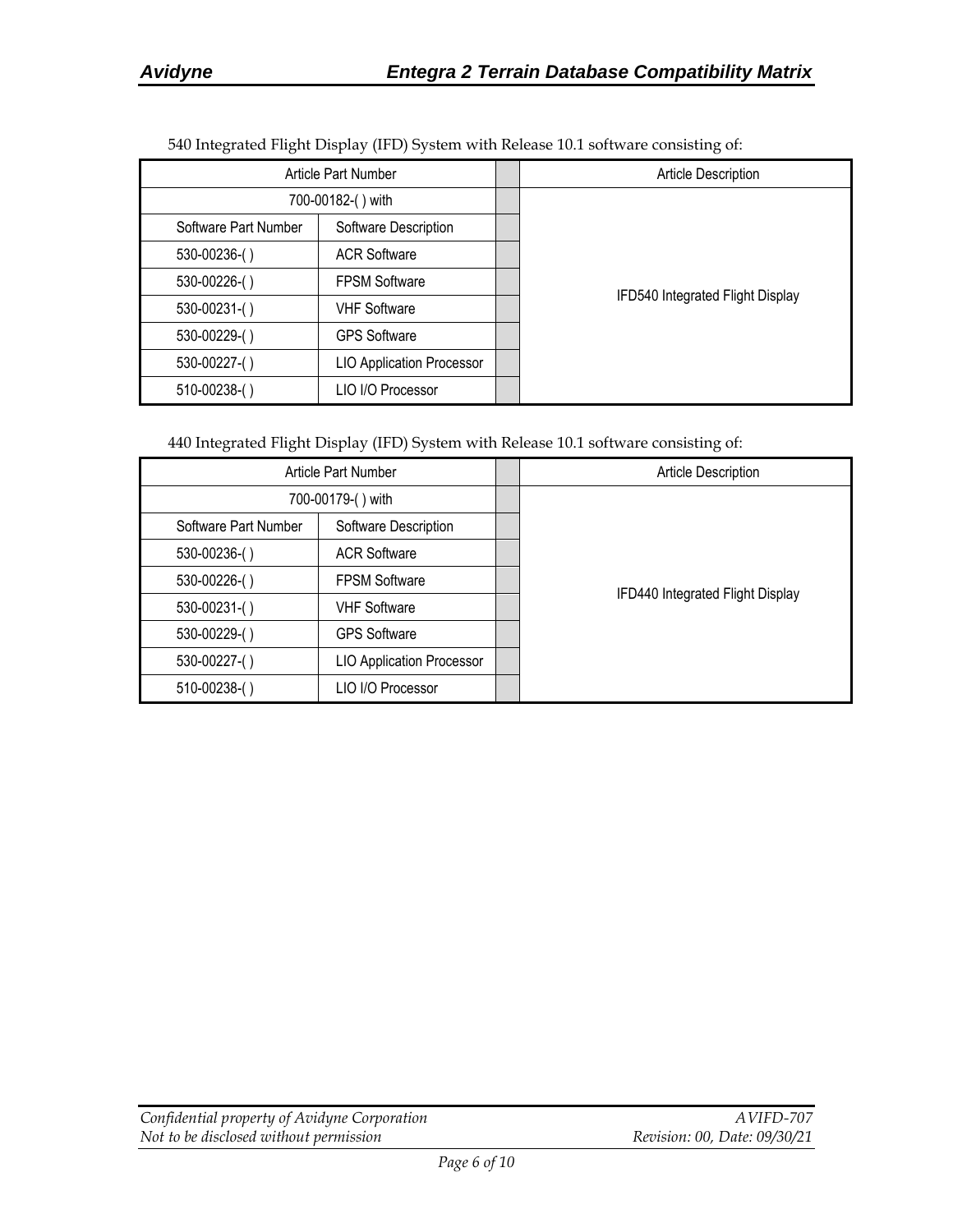|                            |                                  | $\overline{ }$                   |
|----------------------------|----------------------------------|----------------------------------|
| <b>Article Part Number</b> |                                  | Article Description              |
|                            | 700-00182-() with                |                                  |
| Software Part Number       | Software Description             |                                  |
| 530-00240-()               | <b>ACR Software</b>              |                                  |
| 530-00226-()               | <b>FPSM Software</b>             |                                  |
| 530-00231-()               | VHF Software (when<br>Installed) | IFD5XX Integrated Flight Display |
| 530-00229-()               | <b>GPS Software</b>              |                                  |
| 530-00239-()               | <b>LIO Application Processor</b> |                                  |
| 510-00238-()               | LIO I/O Processor                |                                  |
| 530-00223-()               | ARS Software (when<br>Installed) |                                  |

5XX Series Integrated Flight Display (IFD) System with Release 10.2.x software consisting of:

4XX Series Integrated Flight Display (IFD) System with Release 10.2.x software consisting of:

| Article Part Number  |                                  | <b>Article Description</b>              |
|----------------------|----------------------------------|-----------------------------------------|
|                      | 700-00179-() with                |                                         |
| Software Part Number | Software Description             |                                         |
| 530-00240-()         | <b>ACR Software</b>              |                                         |
| 530-00226-()         | <b>FPSM Software</b>             |                                         |
| $530-00231$ -()      | VHF Software (when<br>Installed) | <b>IFD4XX Integrated Flight Display</b> |
| 530-00229-()         | <b>GPS Software</b>              |                                         |
| 530-00239-()         | <b>LIO Application Processor</b> |                                         |
| $510-00238$ - $()$   | LIO I/O Processor                |                                         |

| Confidential property of Avidyne Corporation | AVIFD-707                    |
|----------------------------------------------|------------------------------|
| Not to be disclosed without permission       | Revision: 00, Date: 09/30/21 |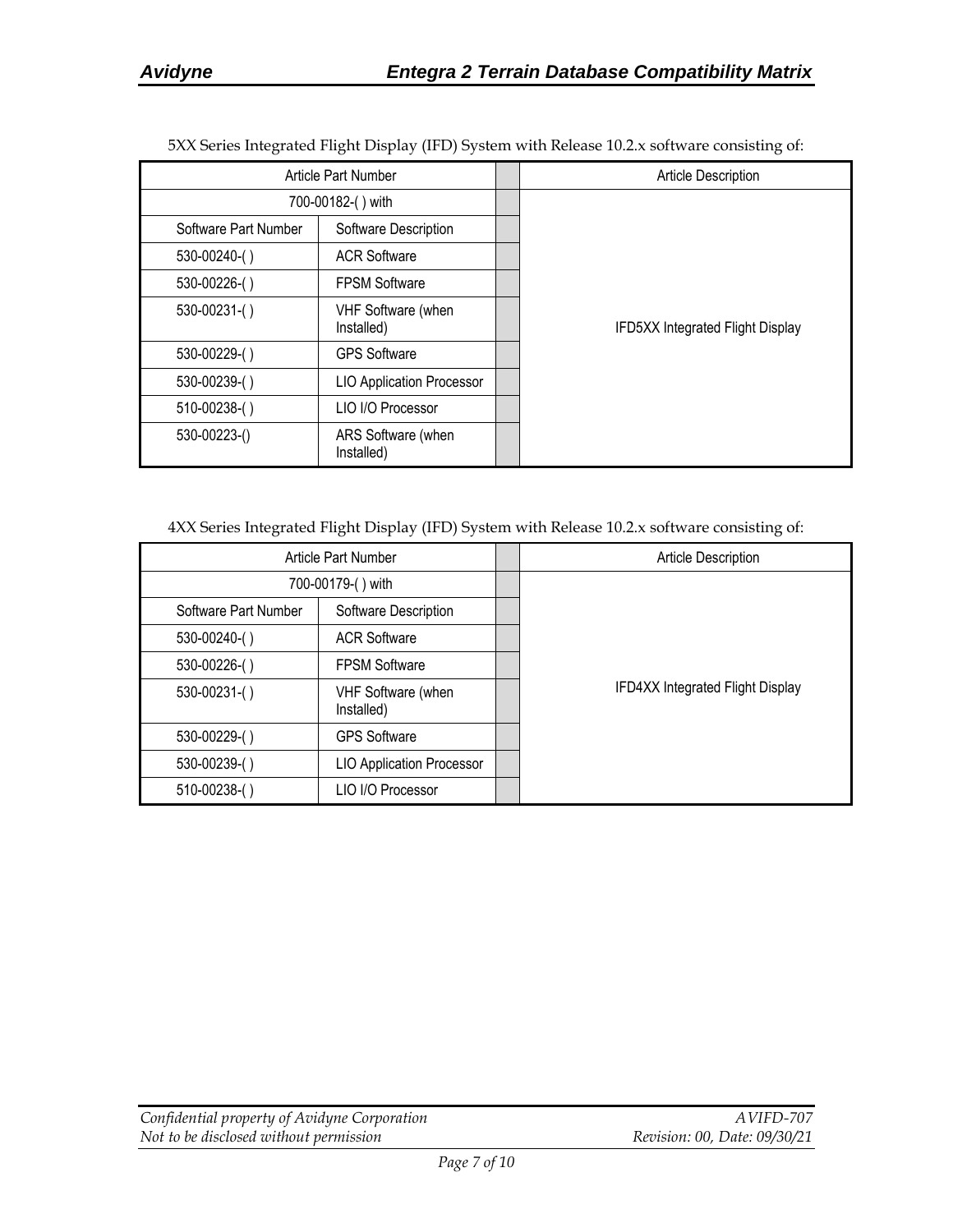Atlas Series Integrated Flight Display (IFD) System with Release 10.2.x software consisting of:

|                      | Article Part Number              | Article Description             |
|----------------------|----------------------------------|---------------------------------|
| 700-00194-() with    |                                  |                                 |
| Software Part Number | Software Description             |                                 |
| 530-00240-()         | <b>ACR Software</b>              |                                 |
| 530-00226-()         | <b>FPSM Software</b>             |                                 |
| 530-00231-()         | VHF Software (when<br>Installed) | Atlas Integrated Flight Display |
| 530-00229-()         | <b>GPS Software</b>              |                                 |
| 530-00239-()         | <b>LIO Application Processor</b> |                                 |
| 510-00238-()         | LIO I/O Processor                |                                 |
| 530-00223-()         | ARS Software (when<br>Installed) |                                 |

Helios Series Integrated Flight Display (IFD) System with Release 10.2.x software consisting of:

|                      | Article Part Number              | <b>Article Description</b>       |
|----------------------|----------------------------------|----------------------------------|
| 700-00195-() with    |                                  |                                  |
| Software Part Number | Software Description             |                                  |
| $530-00240$ - $()$   | <b>ACR Software</b>              |                                  |
| 530-00226-()         | <b>FPSM Software</b>             |                                  |
| 530-00231-()         | VHF Software (when<br>Installed) | Helios Integrated Flight Display |
| 530-00229-()         | <b>GPS Software</b>              |                                  |
| 530-00239-()         | <b>LIO Application Processor</b> |                                  |
| 510-00238-()         | LIO I/O Processor                |                                  |
| 530-00223-()         | ARS Software (when<br>Installed) |                                  |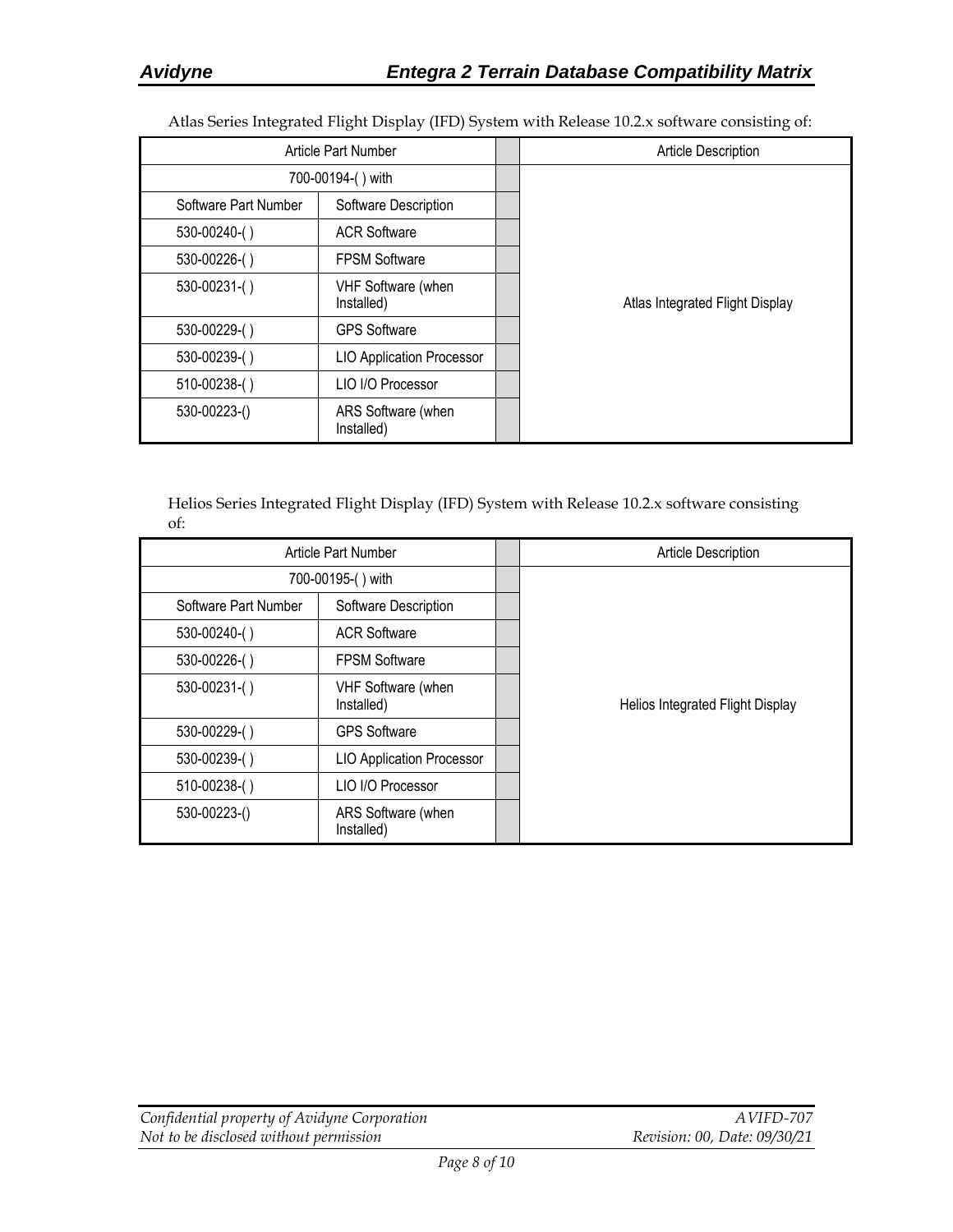5XX Series Integrated Flight Display (IFD) System with Release 10.3.x software consisting of:

|                      | Article Part Number              | <b>Article Description</b>              |
|----------------------|----------------------------------|-----------------------------------------|
| 700-00182-() with    |                                  |                                         |
| Software Part Number | Software Description             |                                         |
| 530-00246-()         | <b>ACR Software</b>              |                                         |
| 530-00226-()         | <b>FPSM Software</b>             |                                         |
| 530-00231-()         | VHF Software (when<br>Installed) | <b>IFD5XX Integrated Flight Display</b> |
| 530-00229-()         | <b>GPS Software</b>              |                                         |
| 530-00239-()         | <b>LIO Application Processor</b> |                                         |
| 510-00238-()         | LIO I/O Processor                |                                         |
| 530-00223-()         | ARS Software (when<br>Installed) |                                         |

4XX Series Integrated Flight Display (IFD) System with Release 10.3.x software consisting of:

|                      | Article Part Number              | <b>Article Description</b>              |
|----------------------|----------------------------------|-----------------------------------------|
| 700-00179-() with    |                                  |                                         |
| Software Part Number | Software Description             |                                         |
| 530-00246-()         | <b>ACR Software</b>              |                                         |
| 530-00226-()         | <b>FPSM Software</b>             |                                         |
| $530 - 00231$ -()    | VHF Software (when<br>Installed) | <b>IFD4XX Integrated Flight Display</b> |
| 530-00229-()         | <b>GPS Software</b>              |                                         |
| 530-00239-()         | <b>LIO Application Processor</b> |                                         |
| 510-00238-()         | LIO I/O Processor                |                                         |

| Confidential property of Avidyne Corporation | AVIFD-707                    |
|----------------------------------------------|------------------------------|
| Not to be disclosed without permission       | Revision: 00, Date: 09/30/21 |